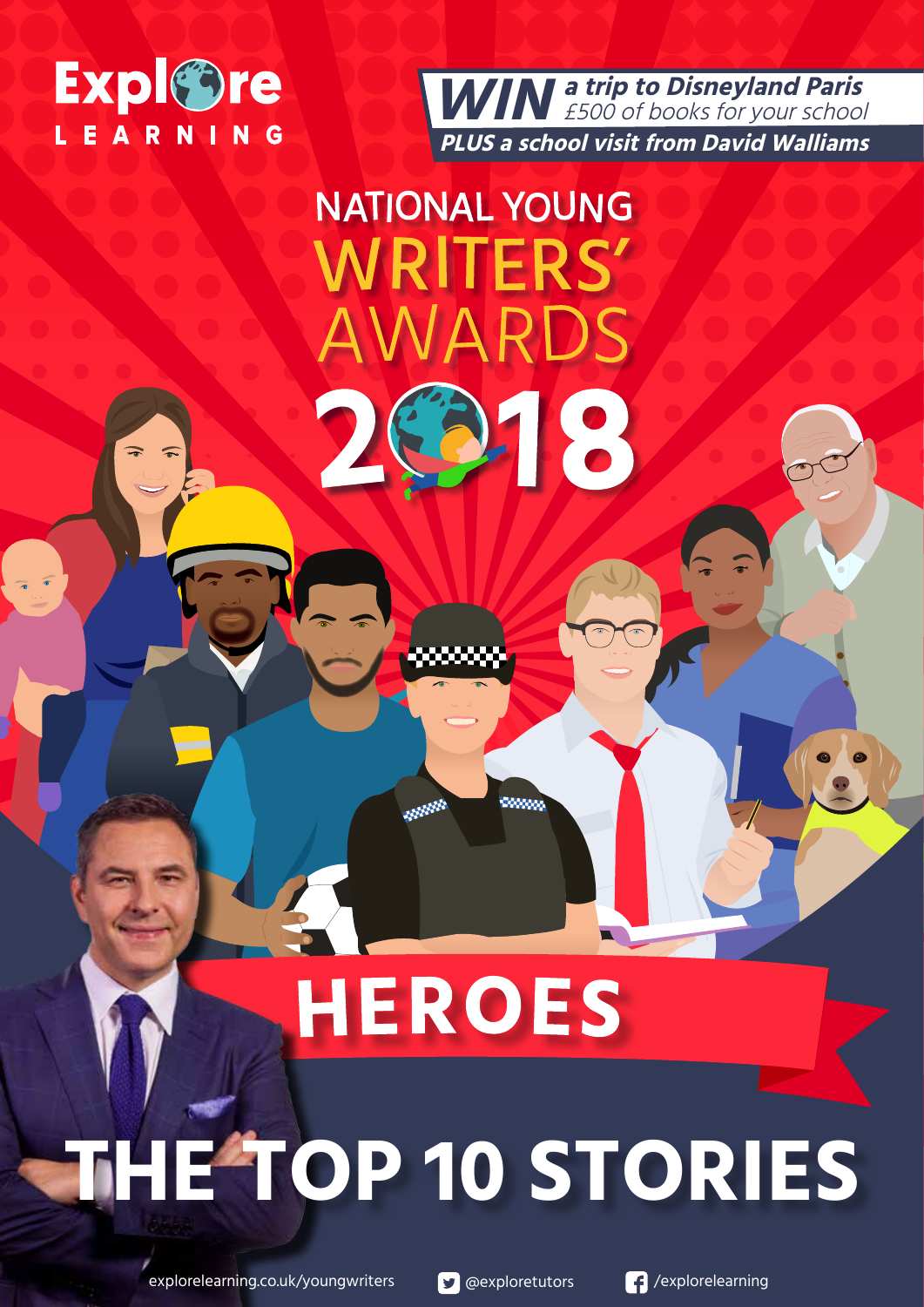Introducing...The Major Organ Squad!

Name: Huxley/Liver Boy Superpowers: Vitamins and Iron Arch Nemesis: Biliary Atresia Motto: I'm gonna liver forever

Name: Miller/Intelli-boy Superpowers: Thoughts and Ideas Arch Nemesis: Television Motto: Brains are brilliant

Name: Mummy/Heartbeat Superpowers: Love and Life Arch Nemesis: Lazyitis Motto: That's the art of the heart



Miller Brennan, age 8, Wheelers Lane Primary School, Birmingham

Name: Daddy/The Human Spirit Superpowers: Motivation and Positivity Arch Nemesis: Negativity Motto: We carry the fire

We are the first superheroes of the MAJOR ORGAN SQUAD!

(Based on a true story)

The latest member of the Major Organ Squad, Huxley, aka Liver Boy, younger brother of Miller, aka Intelli-boy, has been born with a rare liver disease and is being attacked on the inside by his arch nemesis...Biliary Atresia!

Mummy, aka Heartbeat, noticed Huxleys skin was too yellow and, being a specialist nurse she knew something wasn't right. After weeks of being trapped in the Birmingham Children's Hospital, Huxley fought together with a revolutionary soldier called Kasai, and together a dangerous but successful operation was carried out which meant that Huxley could return home with his parents and his big brother Miller.

But the battle was far from over.

Liverboy needed all the superpowers he could get to make sure he grew big and strong and Intelliboy would be his sidekick from now on; thinking of ways to have fun with his little brother whilst learning about his arch nemesis so he could help with the battle against Biliary Atresia.

Heartbeat ensured that life went on and that there was enough love to keep the family going. She was the lifeline for all to follow. Armed with a range of medicines and helped by a small faction of the Major Organ Squad, The Specialists.

Daddy, aka The Human Spirit, went out to battle to raise money for the Birmingham Children's Hospital, accepting the challenge of such foes as the London Marathon, RideLondon and a long 1000 mile ride from coast to coast across France.

Miller soon realised that the Major Organ Squad weren't the only heroes in town; all the doctors and nurses, the nutritionists, the pharmacists, the surgeons and all their friends and family that supported them were heroes too.

Not the end!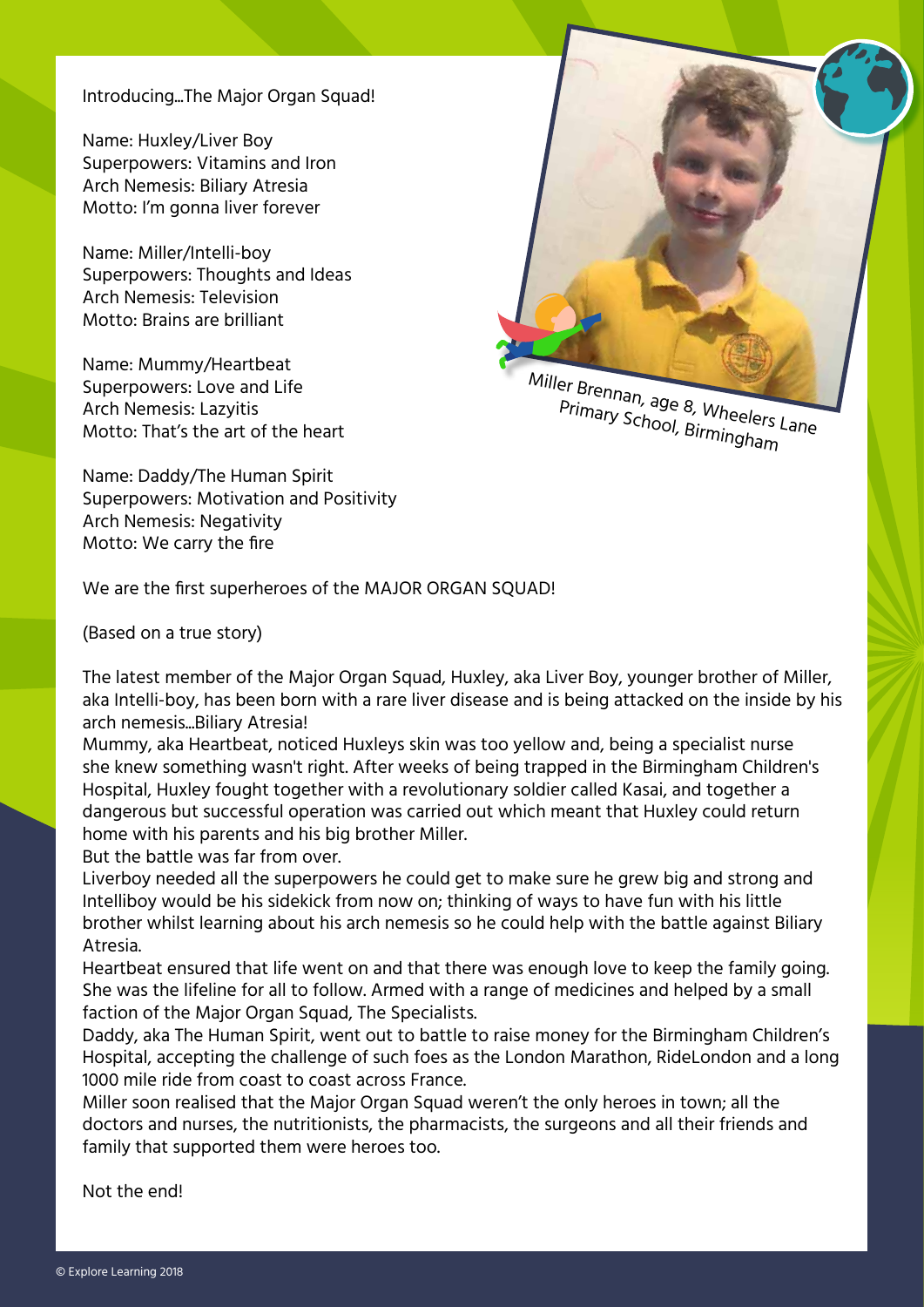Charlotte is a vet. She gets up, has breakfast and goes to work and she does this in five minutes with her hair in a pony tail with a big violet bow. She makes a cup of tea and goes to check on the animals that stayed overnight. She then gets ready for the days appointments wondering who will come today. The first patient is a flamingo who had turned blue because she had drunk too much water. Oh no said Charlotte, but don't worry she told the owner. I know what to do and she went to the cupboard and came back with a big glass of pink lemonade. Drink this Charlotte told the flamingo and you will be pink again very soon. Next was a tortoise who could not get his head back in his shell. oh dear let me have a look said Charlotte. Hmmm she went and left the room. She came back with a pair of



School, East Sussex

tweezers and pop, she pulled out Duggies sticky sticky stick stick.

That feels much better said the tortoise. Thank you very much. Wow thought Charlotte. I wonder what will be next. In came Princess Emilia with her poorly pet dragon. Its wing wasn't working properly and its ire had gone out. He bent down to show Charlotte. Open wide and say ah. The dragon had big pointy teeth and a yellow tongue. It was meant to be red. Charlotte put on a splint and lit his ire again. Then she went home. Wasn't she a real life hero? The end.

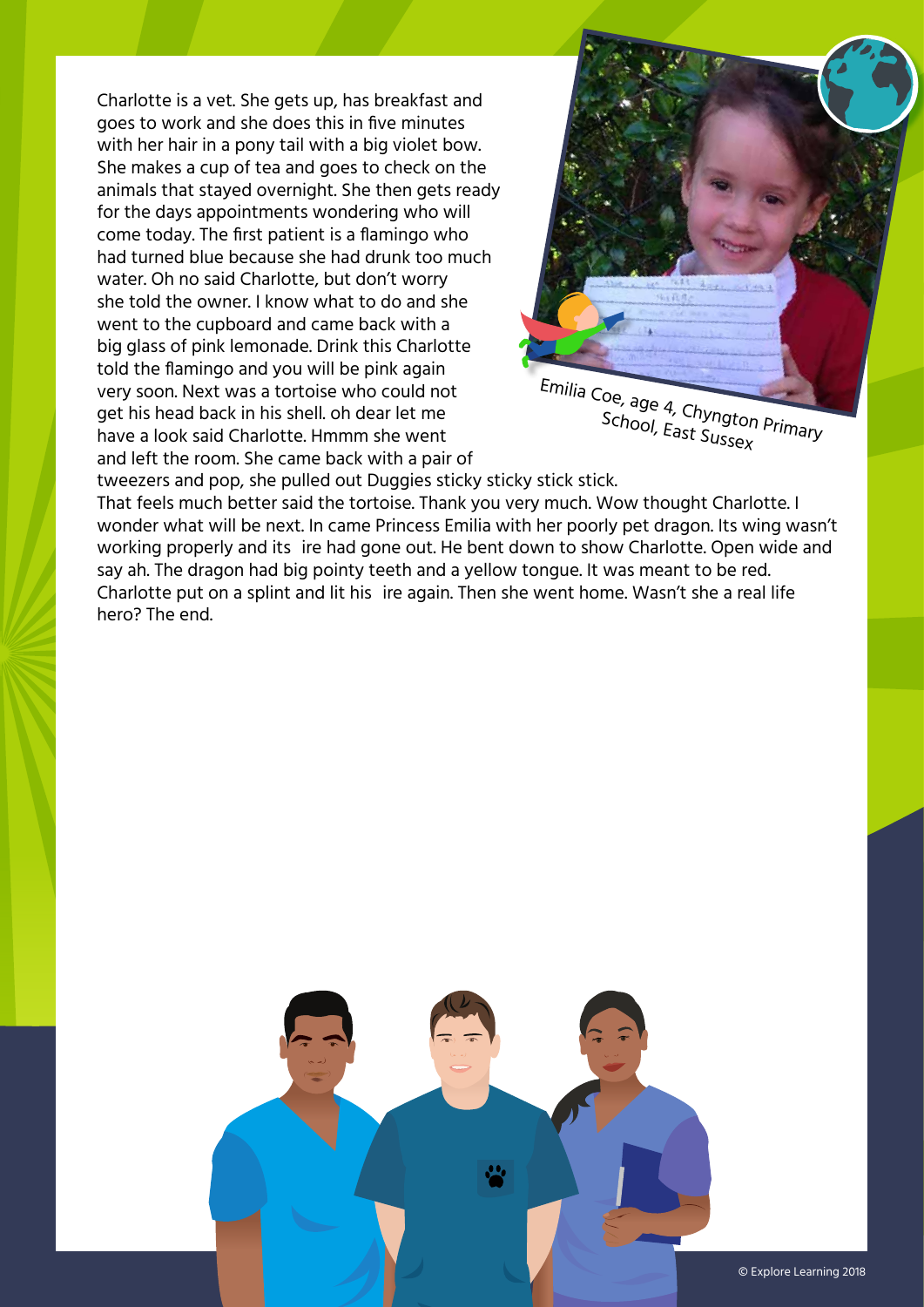#### Plant Takeaway

Alright? I'm Dave and I'm a tree. A willow tree to be precise. I don't look any different to any of the other willows, so don't bother with pictures and that. I'm quite boring really, and apparently I'm annoying because I block the sun from the kitchen window. So annoying in fact, that this one time, this weird dude tried to cut off my arm! I thought that was kind of rude.

Anyway, I am feeling kind of useless right now because nobody seems to appreciate me. I guess they don't know just how cool I am. I can breathe you know! I don't have lungs, but that doesn't stop me. And if I couldn't breathe, you'd be in trouble, let me tell you that for free. I breathe in CO2 which you breathe



Melissa Rosa, age 14, St Phillip Howard Catholic High School, West Sussex

out, and breathe out oxygen, which, of course, you breathe in. See? We need each other. I also protect you from sunburn. Deadly that! It can even lead to skin cancer, which nobody wants.

The little girl in the house near me had cancer, but she's better now. Her mum spotted it just in time, or so I heard from the other mums who have a chat by the bins. I've never met my parents, I guess I was carried buy the wind. Or maybe I was planted! Nah, why would anyone plant me on purpose when they all want to get rid of me? Bees can carry pollen you know! It's really clever, and I also found out the other day that they can make honey, and I was shocked, not going to lie! I mean, honey, which you put on waffles, comes from bees? Who knew!

 I'm starting to think that plants aren't the only things that are cool round here, take whales for example. They're massive big things and they can hold their breath for AGES! And chameleons, they can change to the same colour as their surroundings, so that they don't get eaten by predators, the same with cuttlefish! It's a shame though, I heard on the TV in the kitchen that whales are becoming "explinct", or at least I think that is what they said. "Water pollution is the real culprit" I heard them say. I'm not really sure what that is, but it sounds bad. I wish I could help. I can't of course, because I'm rooted to the ground. Maybe you could go instead of me! Nah, you won't want to. Too much effort, am I right?

I want you to think about it though, because actually, if you do decide to do the right thing, then it won't just be nature you'll be helping. Maybe you weren't paying attention, but I did mention a fair few things that we do to help you. Without us being the heroes, you're stuck, yeah? So listen real quick, if there's a plant takeaway, who's going to step up? Well, we know it's not you, or is it?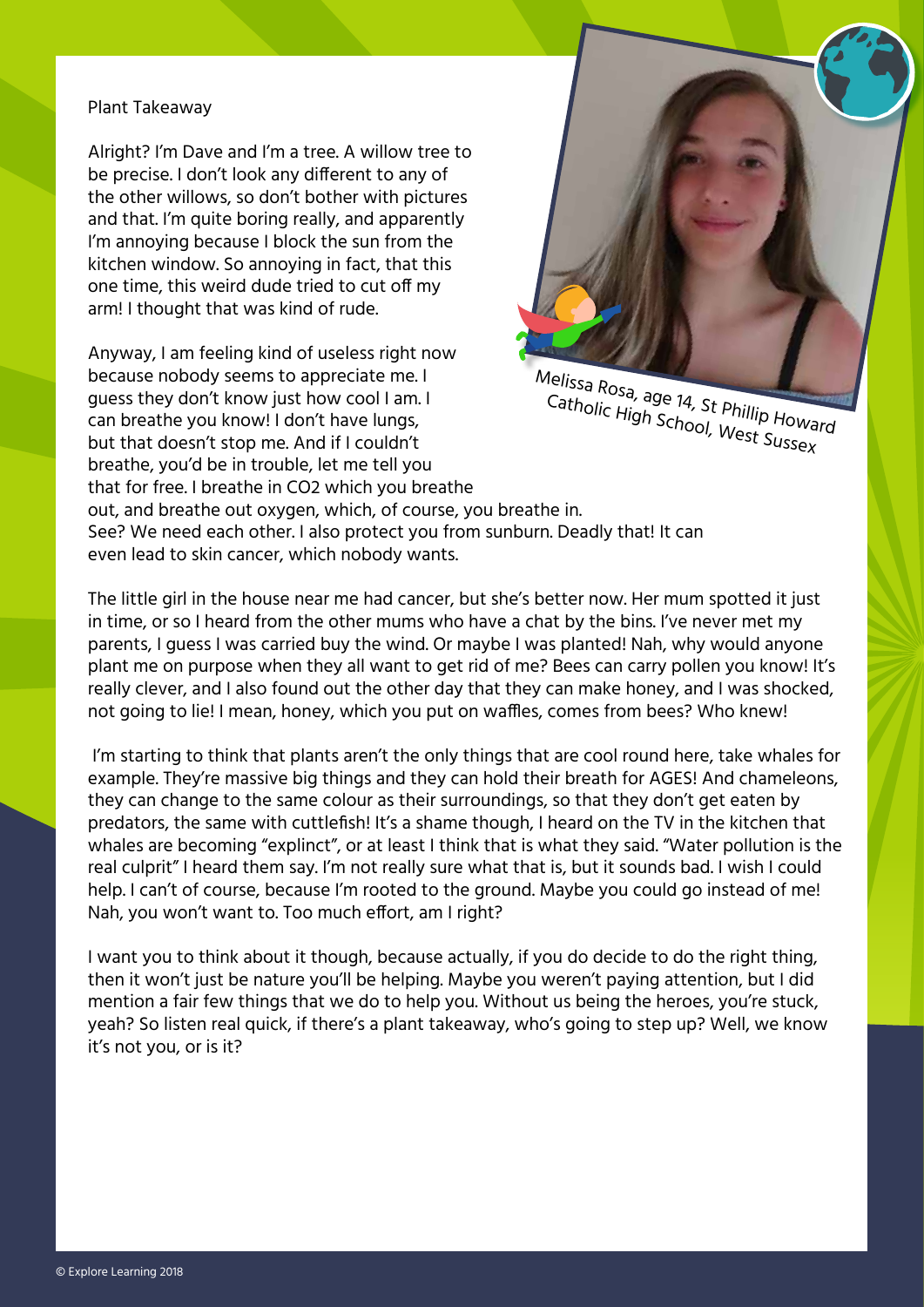All throughout England, at every school you happen to come across you will find a lollipop lady, so named because of the long sticks they hold. They are there to tell children when it's safe to cross. They wait for a gap in the early morning traffic and hold up their sticks to signal cars to stop and allow the multiple school children to cross so they can begin their day of fun and learning. Or so it seems…

The truth of all crossing ladies begins with one of many parents who are grumpy, tired and always in a hurry. This particular mother has to literally drag her son to school today. She has to go to work quite soon and can't afford to be made late again by Josh, her son. In her hastiness, this mum makes the reckless decision to ignore Ruth, the crossing lady at Josh's school, and speedily drags her son into the road. But she only gets one step away from the pavement before Ruth springs into action, doing what she often does!



School, Wokingham

At the speed of light, Ruth bashes her lollipop stick to the floor, freezing time - and the battle commences.

Ruth hit the invisible monster, just missing it as it ducks and lies on the car, as flat as it possibly can. The beast uses one of its long tentacles to grip the poor woman's throat before biting her nose in an attempt to yank it right off her face. While the ugly creature in front of her was distracted with her nose Ruth hit the monster three times: one to knock its tentacle away from her neck, the second to rip the suckers clean off the car and the third to hit it into a parallel universe far, far away.

These monsters are road trolls and are one hundred per-cent hideous flesh. They come in all different colours, with a dozen eyes dotted around a blob of a head. Instead of legs the road trolls have suckers to attach themselves to cars; each Troll having about five. Instead of arms they have tentacles varying in length of up to three meters and are absolutely smothered in warts and scars.

Having bashed the troll off the car Ruth unfroze time. Completely oblivious to what Ruth had done, Josh's mother finishes her journey irritated at the crossing lady. Ruth couldn't help but smile.

Ruth, like all other crossing ladies, started out as an average adult until called upon by a secret society of others who also have the gift of seeing the road trolls. From there, Ruth fulfilled her duty of freezing time, battling road trolls and banishing them from the planet. And although only a small number of people are aware of it, Ruth joined all other crossing ladies and became a super hero.

So next time you see a lollipop lady be sure to thank them- preferably without revealing their secret.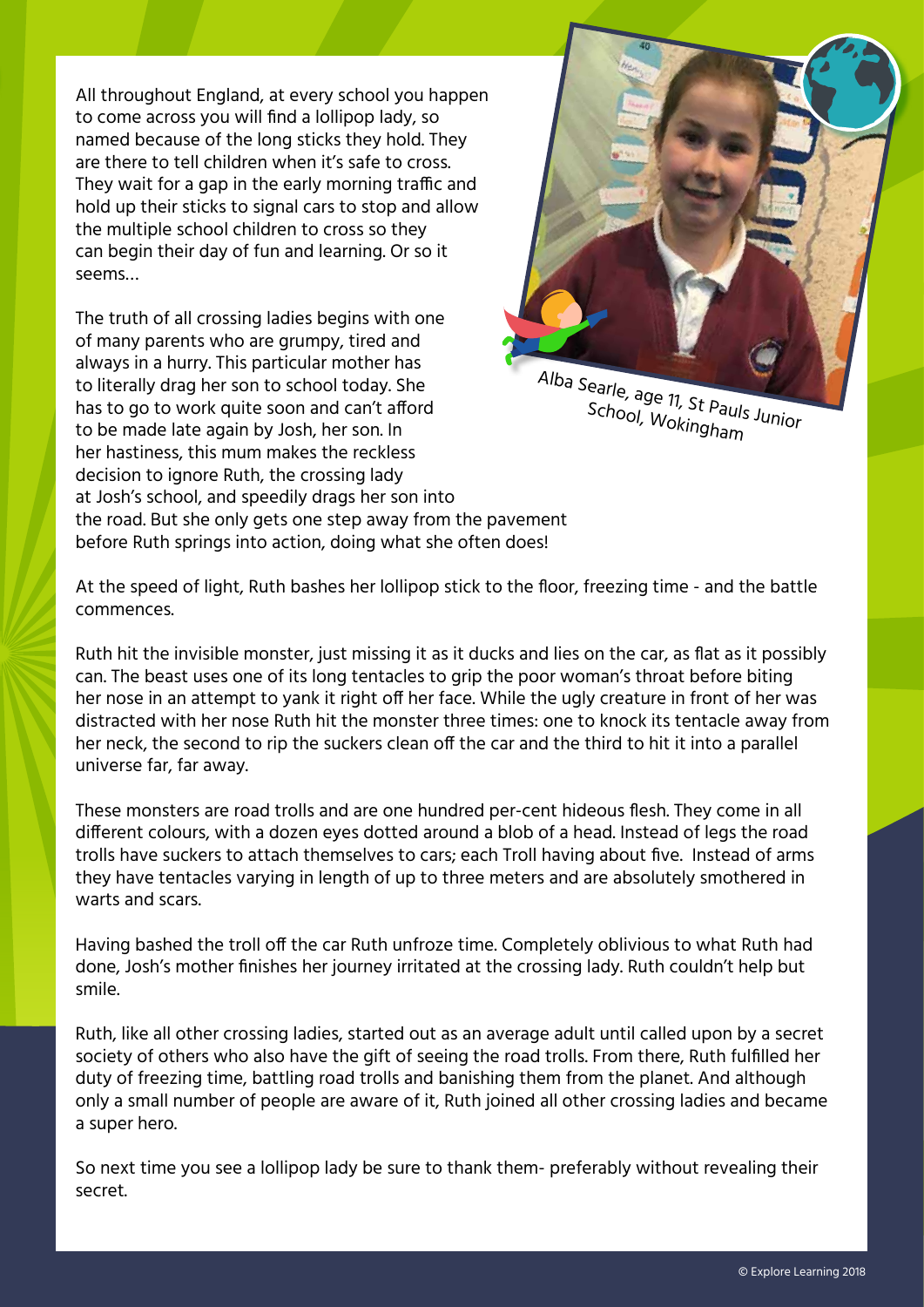My mum the double bubble hero

Once a baby grew inside a woman. The woman turned out to be my mum. And the baby turned out to be me. My dad was involved too of course but we will get back to him later. I was a gigantic baby. My mum said I always had a great smile and that I was the best thing that ever happened to her.

When I was 2 years old my baby sister arrived. She was a very poorly baby. My mum said our house always smelled of puke. But I still loved her as much as I loved Peppa Pig (when I was little, of course, not now I am 10!) My mum named us both after flowers because flowers make her happy. So I am Daisy and my sister is Elodie.



Daisy Oakley, age 10, Berkhampstead School, Cheltenham

The mighty 4 of us lived together until I was 6. That was until my mum and dad glue started to become unstuck. Daddy went to live somewhere else. It was sad and tough. But we still saw him and we worked out that sometimes your mum and dad socks just don't match.

Living as the Three Musketeers (mum, Elodie, me and our trusty dog Jackson) was when my mum first became a double bubble hero. A double bubble hero is someone who does two jobs. The mum and the dad job. She takes me to school, she watches my swimming training, does the laundry and the cooking, tucks me into bed (and my sister), pays her bills, makes sure I am safe and tries hard at everything. And she makes sure we are a happy family. She has a proper job too working for the Police but that's a boring part of the story.

The real reason she is a hero is because she is an EPIC adventurer. Take last year for example, we drove eighteen hundred miles from Land's End to John O Groats in a motorhome, in 12 days. I was the navigator which my mum said was the most important job.

We drove from our house to Cornwall then all the way to the top of Scotland and back again. We saw more places than you can imagine. They were magnificent places. I couldn't believe my eyes.

We saw the sea in Cornwall, the caves in Somerset, Ironbridge in Shropshire, the lakes in the Lake District, went on a speedboat on Loch Ness (I'm sure I saw Nessie), Ben Nevis mountains, streams and castles in Scotland and we even climbed the Blackpool Tower. By the end we had seen the two signs at either end of our island which meant we were End to Enders. My mum said the driving was tiring, but that she wanted to show us

that being an adventurer takes courage and sometimes means you have to push forward even when you want to stop. But my mum never stops, even when life is tough.

That's why my mum is a real double bubble hero.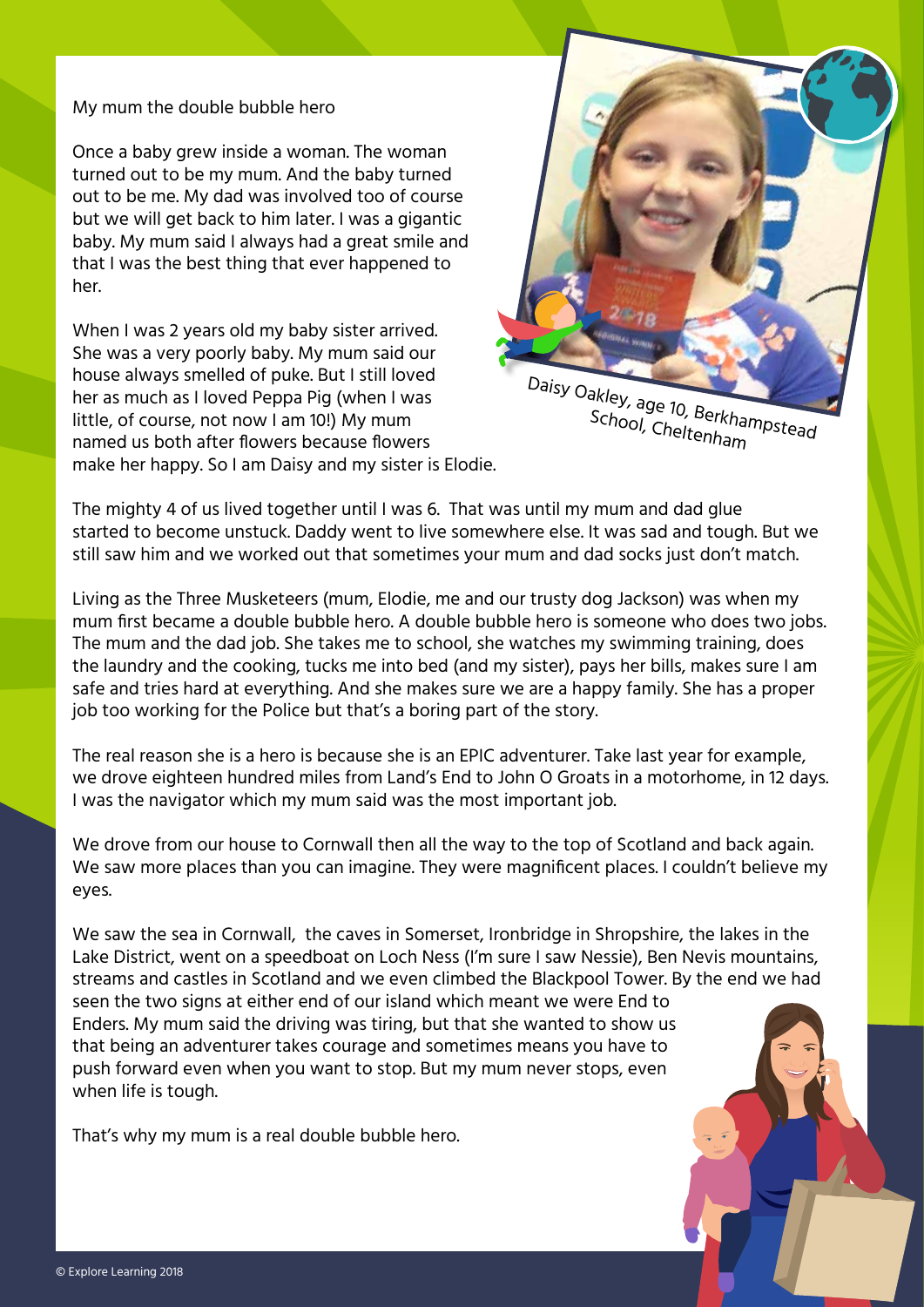Sixty-six years ago a boy called Hassan Dewji was born in a very poor town called Songea, in a very poor country called Tanzania, in a very poor continent called Africa. He was the youngest of nine brothers and sisters. He was naughty and always getting into trouble. He knew his mum couldn't read and would just look at the colours on his report card, so when he got a bad mark in red pen, he would colour over it with a black pen so she thought he was doing really well! He also got into a fight with the school bully. He hurt himself so many times that his parents thought his name was unlucky and changed it to Liaket. That was when his luck started to change…



School for Girls, Croydon

Liaket's parents had saved up enough

money to send only one of their children to England

to get an education and earn money for the whole family but they couldn't decide which child to send. Liaket wanted to help, and knew that he was the cleverest, so he started working really hard and reached the top of his class! When his parents found out, they chose him to go to England! He got married and went to Bristol University to study Medicine and became a family doctor.

Liaket realised he had been very lucky to get this opportunity and sent money home to Tanzania to help his family and sick people in their community. But he also wanted to help other children to get an education like he did so they could help themselves. He wrote historical books designed especially for children. He taught children in the local community and then became president of his community centre and built sports facilities for young people. He retired early so he could help bring up his grandchildren and give them the best possible start in life. He recently started a food bank in Tanzania that feeds over 500 people a day!

To me, Liaket is a true hero because he doesn't just use his time and money to enjoy himself, but he does everything he can to help other people, especially children and the needy. And the most amazing thing of all, is that Liaket is my grandfather! He has inspired me to help other people when I grow up and for that I will always be grateful to him!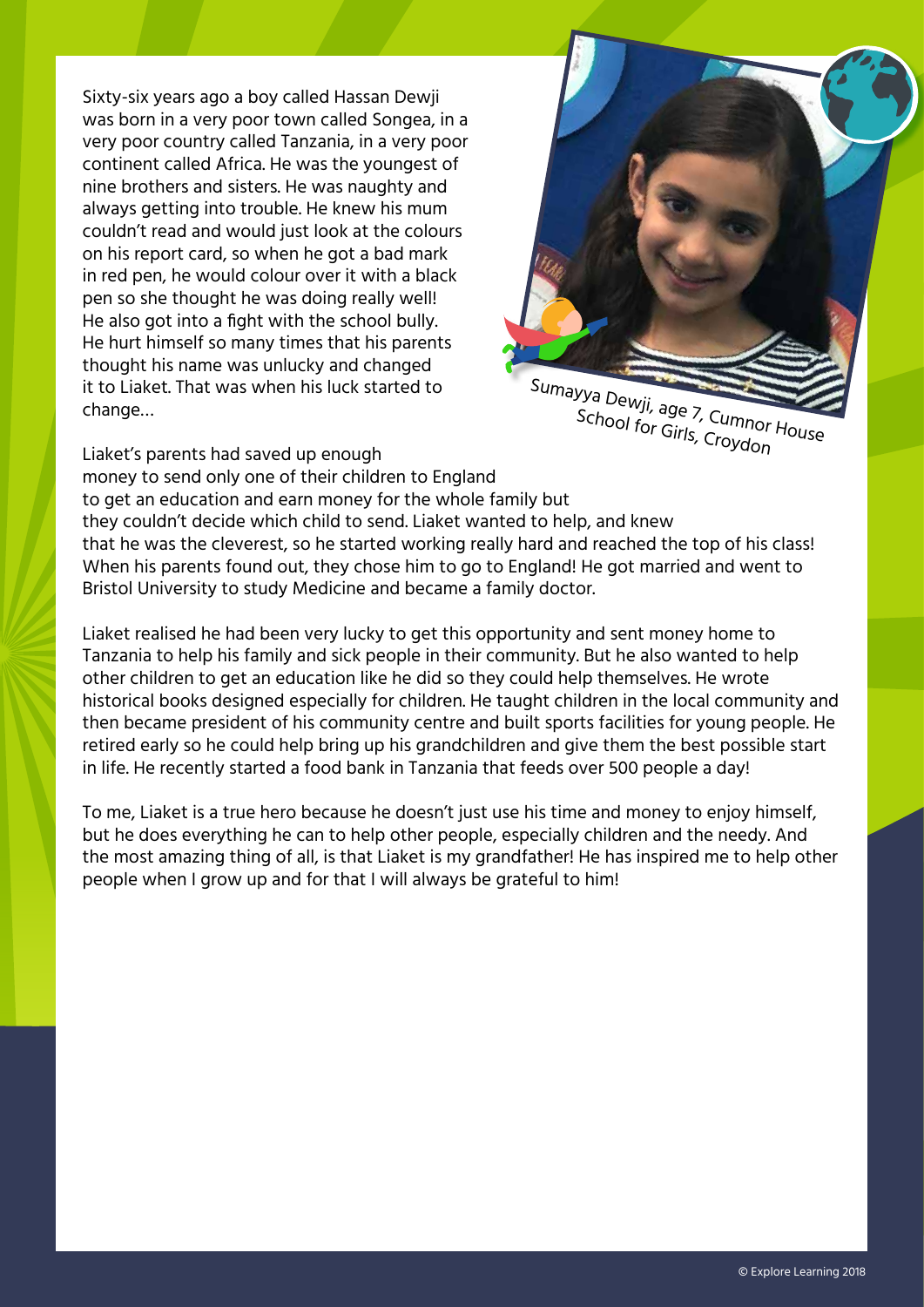#### The Mum with the Toxic Bum

My mum loves pickled onions, I hate them. They look horrible – like eyeballs floating in a jar, they smell even worse and I can only imagine the taste….. uuuuggggghhhhhhhh…….

This is a storey about my mum and her love of pickled onions and how together they saved the day!

Crunch crunch , my mum is eating pickled onions… again, I'm holding my nose. We were just popping out to the shops when she popped two in her mouth 'for the journey.'

We live in a city, people think fill of crime and criminals, but it's not all bad. I love my school, my friend, my pets and family. There's always something to do or somewhere to go.



Mia Falatoori, age 8, Churchfields Junior School, South Woodford, London

We were just off shopping one Saturday afternoon. Walking along the road I saw someone looking a bit suspicious. I tugged my mums arm when he started following us. Next thing I knew as the man was about to snatch my mums bag ……. She FARTED!!!! She let out a huge loud long fart!!!! The man froze, sniffed and fainted!!! My mum didn't even notice!

Next we jumped on the tube, it was very busy. I spied another dodgy character dipping his fingers into people pockets and taking their belongings. I tugged my mums arm again, it must have shocked her as she FARTED again! It was more a whooshing sound this time; I'd say it was an SBD (Silent but Deadly).

People on the train were in shock, holding their noses. At the next station everyone jumped off gasping for air! The pickpocket was trapped, frozen in the carriage. My mum didn't know what was going on?

At the shops, we were buying MORE pickled onions! I saw yet another sneaky figure wandering through the aisles. He kept looking over his shoulder and was wearing a big coat even though it was a warm day. I followed him to observe his suspicious activities – he was a thief! He was filling his coat pocket with lots of goods – I needed to tell someone - and fast.

I was about to report him to the store manager, when my mum appeared – running towards the checkout with her trolley full of pickled onions. She spotted me with happiness after I had gone off being a detective. She was so relived she'd found me, she let out an almighty TRUMP. This trump was like nothing before – it was powerful blast and blew the thief's coat right off revealing all the stolen goods.

The police arrived and arrested the crook, putting him in the back of the police car with two other baddies whose eyes were staring forwards and watering.

See, my mum with her toxic bum was a hero and she didn't even know it. She thought she'd hit the jackpot when the store manager gave her a lifetime supply of pickled onions (poor me) and the police gave me a gold medal shaped like a pickled onion!!

Pppppppprrrrrrrfffffffttttttttttt.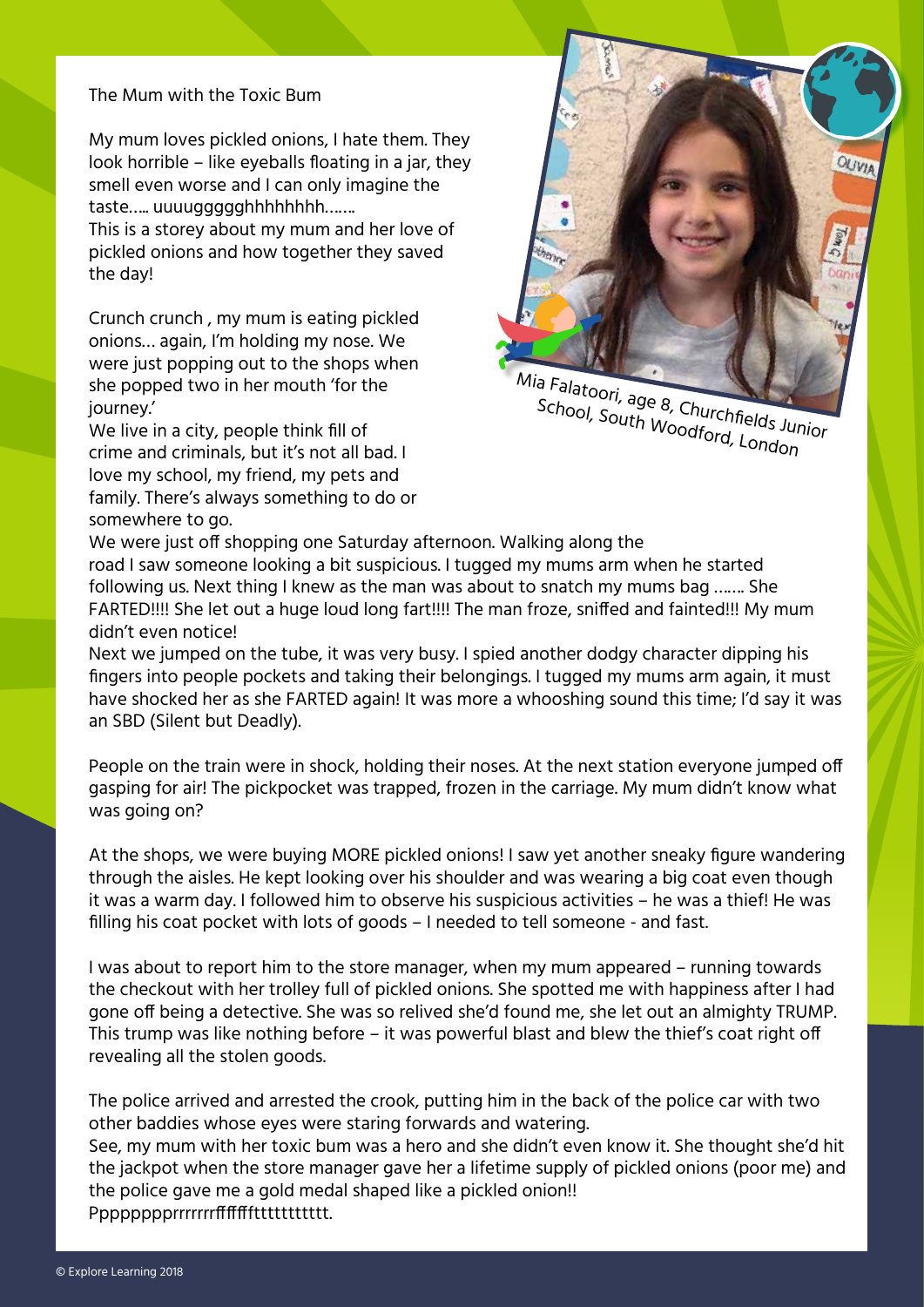#### The Pigeon of The War

I lived on Farringdon Street in London but loved travelling; and the corn and seeds in the countryside. On the 7th of September 1940, suddenly there were loud bangs. Bombs showered, and the city was on fire. I hid along a ledge, the building started collapsing and I narrowly escaped. When things calmed, I realised that everyone from my flock was gone. I was exhausted and could not move. A boy approached me, he was 9-year-old Oswald.

Oswald took me on a train full of children. They were all being sent to the countryside to distant family and looked teary, tired and sad. Oswald's 8-year-old cousin Bartholomew and his Siamese cat joined too. I was NOT comfortable with the cat's stare.



Karan Abrol, age 9, Bannockburn Primary School, Greenwich, London

Oswald and Bartholomew brought me to their Aunt Mary, a small round woman with warm loving eyes. That night I did not sleep for fear of the cat. Next day, Aunt Mary sent the boys to buy a cage for the cat, as she didn't want him getting lost. They took me into town.

People were gathering around a man in Uniform. He gave a speech about how the country needed a lot of help, he talked about the war and duty to the country. Young men were enrolling. Oswald and Bartholomew wanted to join but were too young. 'Why don't we enrol him?' suggested Bartholomew, pointing to me. 'Definitely not!', replied Oswald. The man in the uniform, joined the conversation. He told them he was Private Warren and worked for RAF Coastal Command. He explained how homing birds can be trained and can serve. He promised to look after me and to keep them updated. So, my life in the RAF began.

Private Warren trained me and made sure I was well kept and fed. I was soon sent on my first assignment, taking news about a German spy. I was now flying at high altitudes and saw Messerschmitts, Junkers, Heinkels, Spitfires and Hurricanes. I became good at dodging bombs and bullets. The enemy was always trying to bring down messenger birds like me, to intercept the messages.

I had completed 28 missions and was on my 29th mission, taking a top-secret message that would bring re-enforcement. As I got half-way, I was shot through my talon and damaged my wing. I was bleeding but carried on, it was my hardest flight. I could not save my talon but saved lives.

A few months later, I was at an award ceremony. There were other animals too. Mostly pigeons, dogs and horses; and a cat. We were awarded the Dicken Medal, bronze - carried on a green, dark brown and pale blue ribbon. On the medal within a laurel wreath are the words, 'For Gallantry' and 'We also Serve'. Oswald brought me back to London. I am happy the war is over, and the children are safe and back with the families. I'm not so sure that I have the same feelings for cats.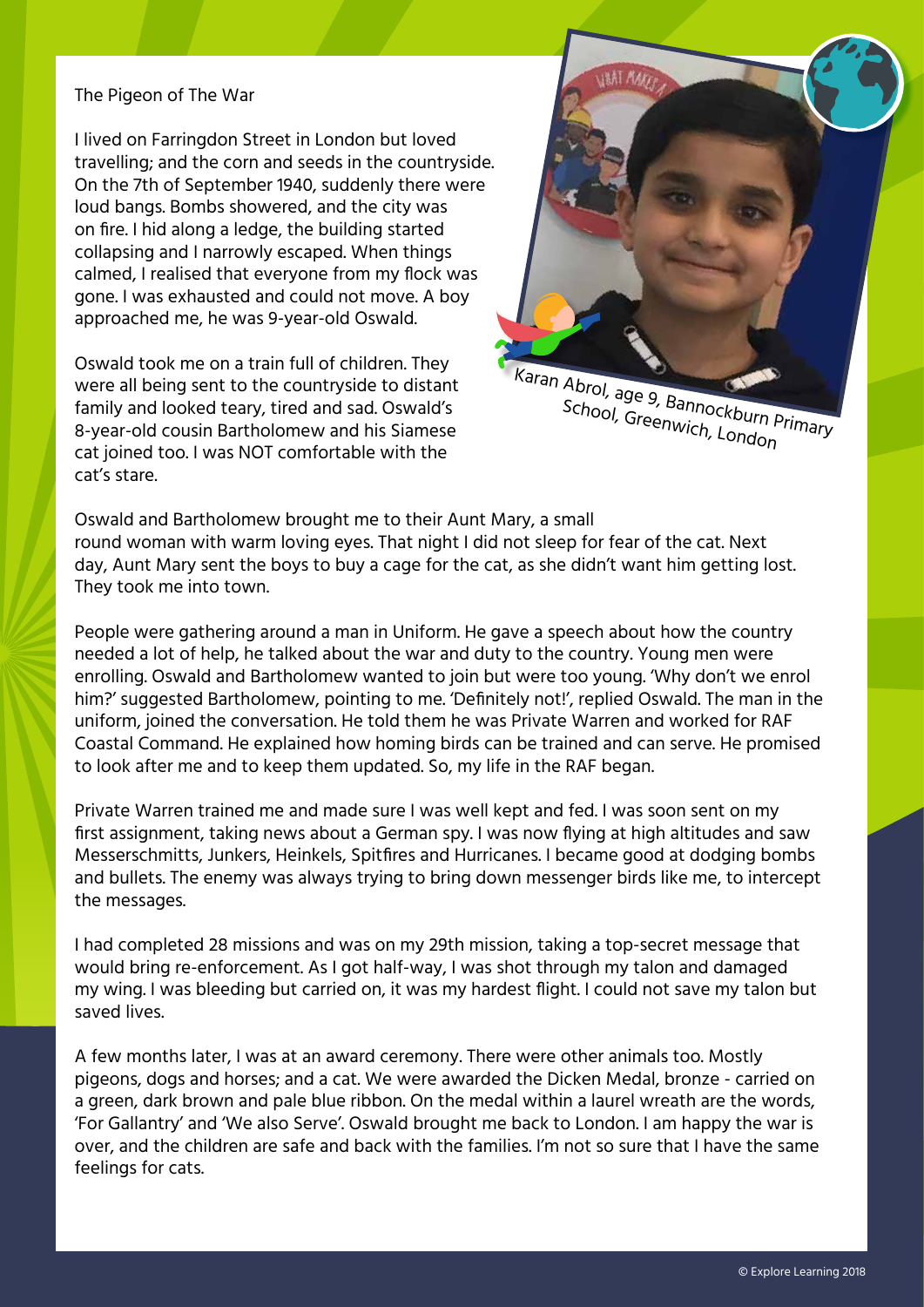Right, you can laugh all you want, but what would you do if you were stuck up a tree with an inexplicably high trunk? Somehow, I doubt you would turn around and shrug it off with an 'Oh, that happens to me all the time' or a 'Not again?! I was up this same tree half an hour ago!" By the way, none of these statements are true for me either. As a self-respecting cat, I have not made any attempt to maroon myself in branches for much of my time in this world. Anyway, a cat running up trees is so stereotypical; we hear a vacuum cleaner, we're up a tree! We catch sight of a dog, we're up a tree! Forgive me for this, but I have actually become a good acquaintance with the dog next door and we have shared many nice hours playing chase. But now he is nowhere to be seen, while I, on the other hand, am languishing up in the gnarled



Edward Adams, age 12, The Latymer School, Edmonton, London

cradle of despair that is the old oak in the garden. I mean don't get me wrong, I have a personal preference for oak trees over any other species you would care to name. I assume a fireman will have to rescue me. Who came up with that one? Forgive me; while I'm contemplating life trapped in the sky, I am laughing my tail off. I can imagine their board meetings…

Yes! We can put people trained to extinguish fires to work rescuing… cats? I suppose it's because of that ladder they have on their trucks.

"Twinkles! We'll save you!" I'm brought back to Earth, but unfortunately not literally. A crowd is gathering at the base of the tree. And the chosen cat-saving device this time is a pole? It looks like it. OK then, here I go! I'll just extend my fifth limb, wrap my tail around this thing and gracefully slide to safety. They're shoving it into my face with all the ferocity of a lion. Ow! No, that's my head; do you want me to fall out of this thing? What are you thinking, poking me like that? I'd prefer a fireman any day over this cohort of bumbling amateurs. Wait, is that the ladder belonging to Mrs Samson who cleans the windows? Aha! Now that looks slightly better than the other lacklustre effort! But I still want a fireman! I'm a cat with very high standards! I mean, how much effort it would take just to send one tru–

Oh, fine. You can be the hero this time, Mrs Samson. But next time, I am expecting my fireman, and not another word! Now, Twinkles would like to retreat to his bed for some much needed rest and would kindly ask that you abstain from cleaning the windows today – it makes a horrible squealing…